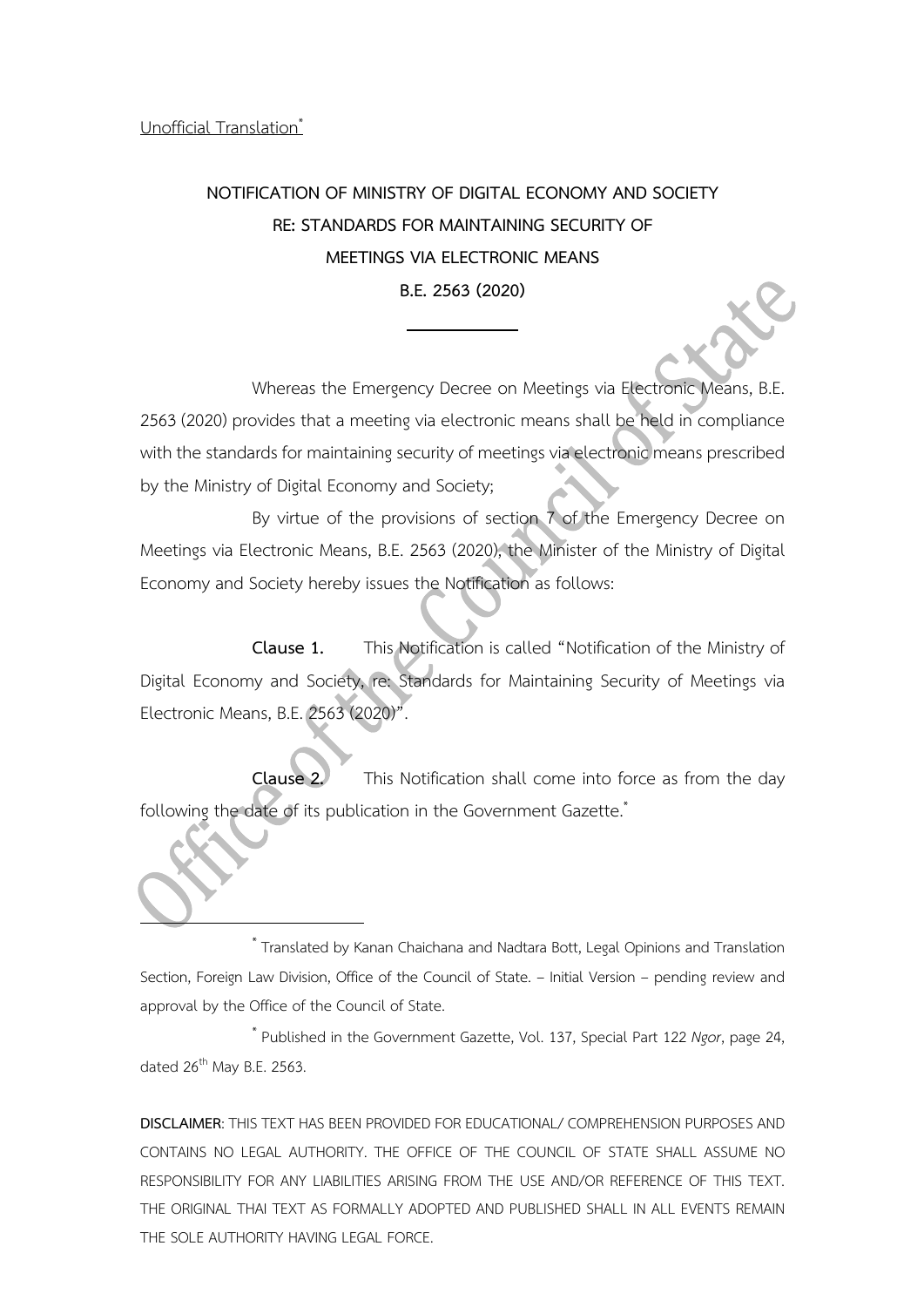**Clause 3.** In this Notification:

"electronic" means the application of an electron-based means, an electrical means, an electromagnetic means or any other means of a similar nature and shall include the application of an optical means, a magnetic means or a device involving the application of the aforesaid means;

"meeting control system" means a computer network system and/or any electronic communication devices, whether hardware or software, which are connected to each other into a network and exchange data with each other using information and communication technology and/or telecommunication to enable participants to access and use for the purpose of the meeting via electronic means, whether it be a meeting with audio or a meeting with both audio and video;

"service provider" means a person providing meeting controlling system service;

"system controller" means a person in charge of supervising and managing the meeting control system.

### **CHAPTER I**

### **GENERAL PROVISIONS**

**Clause 4.** When the person presiding over the meeting determines that a meeting be organised through electronic means, the person with the duty to organise the meeting shall inform the participants in advance that the meeting will be conducted via electronic means and inform about the methods used for the meeting via electronic means.

**Clause 5.** The organisation of a meeting via electronic means shall have at least the following procedures: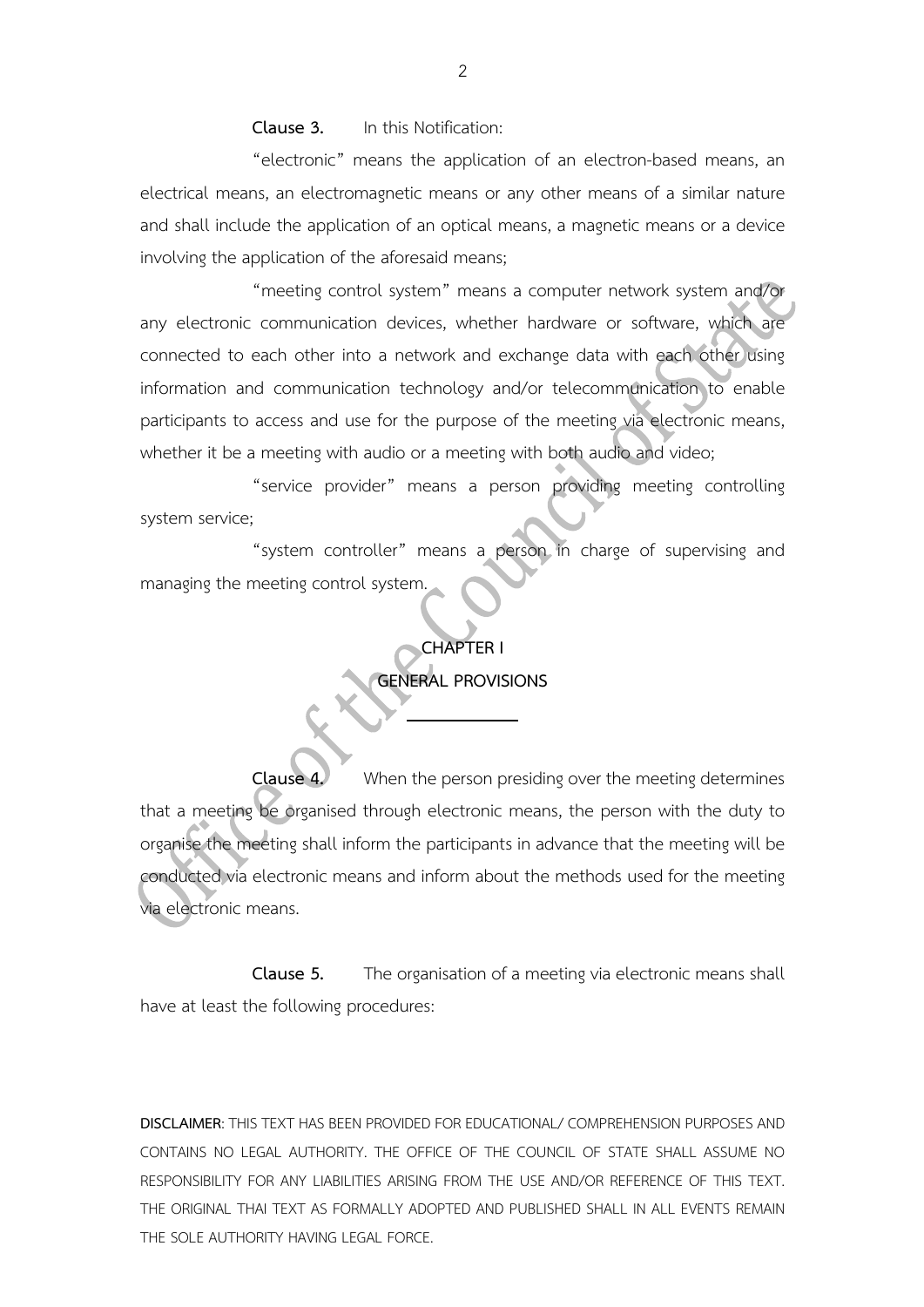(1) the identification of participants of the meeting via electronic means before the meeting;

(2) the communication or interaction among each other by audio or both audio and video;

(3) the access to the meeting documents by participants;

(4) voting by participants, both open and secret voting (if available);

(5) the storing of data or evidence relating to the meetings via electronic means including audio records or audio and video records, as the case may be, of every participant throughout the period of the meeting, except for a confidential meeting;

> (6) the storing of electronic traffic data of every participant as evidence; (7) the notification of errors during the meeting.

In a meeting via electronic means, the person with the duty to organise the meeting may use their own meeting control system or a meeting control system of a service provider.

**Clause 6.** If any agency has its own specific and different operations related to the meeting prescribed by law, more details of the operations may be added according to that different law, taking into account the standards under this Notification.

**Clause 7.** The organisation of a meeting via electronic means in confidential matters shall, in addition to the compliance with Chapter II of this Notification, be performed in accordance with Chapter III as well.

### **CHAPTER II STADARDS FOR MEETINGS VIA ELECTRONIC MEANS**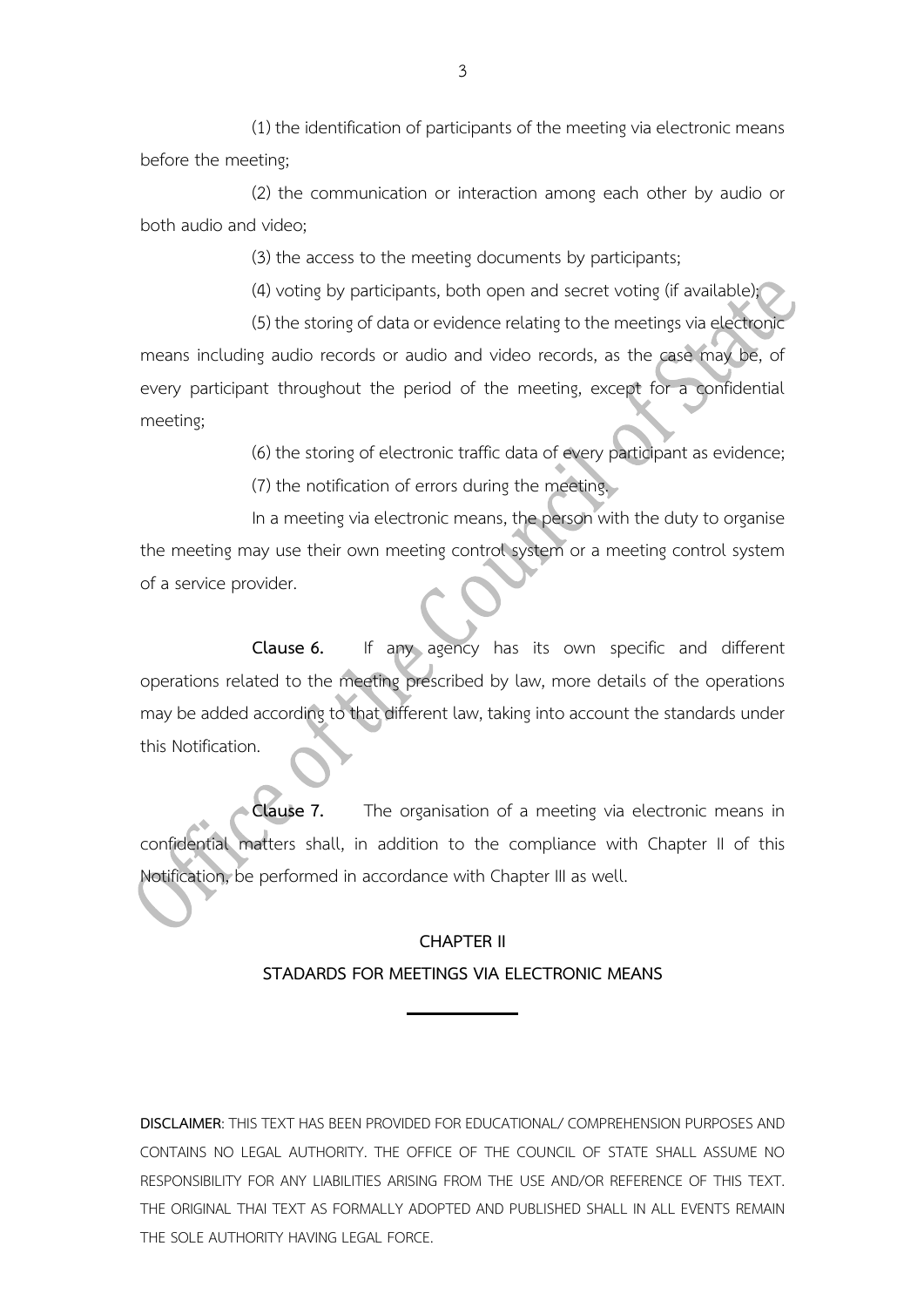**Clause 8.** The identification of participants of a meeting via electronic means before the meeting under Clause 5 (1) shall be conducted in accordance with the procedures prescribed by the person with the duty to organise the meeting, which may include the use of technology in proofing and authenticating the identity of the participants, such as identity authentication by username and password or the use of One Time Password or the identity assurance by other participants before or during the meeting.

For the identification under paragraph 1, the person with the duty to organise the meeting shall select a method with stability and caution suitable for the meeting, whereby other relevant circumstances, such as number of participants, type of the agenda, rules for the meeting as prescribed by the law etc., shall be taken into account.

**Clause 9.** The communication or interaction among each other by audio or both audio and video under Clause 5 (2) shall be operated with such bandwidth that is sufficient for a clear and continuous transmission of audio or both audio and video, in order to connect participants who are not present at the same place to be able to consult, discuss and express opinions among each other through electronic means at the same time.

The person with the duty to organise the meeting shall prepare for and determine a substitute procedure for a meeting via electronic means in the case of an error arising during the meeting, such as a meeting via telephone or communication by text messages etc.

**Clause 10.** A meeting via electronic means shall encompass a management of participant rights, whereby the chairperson or the system controller to be designated shall be able to suspend the transmission of audio or both audio and video temporarily or to stop transferring data to any participant immediately in the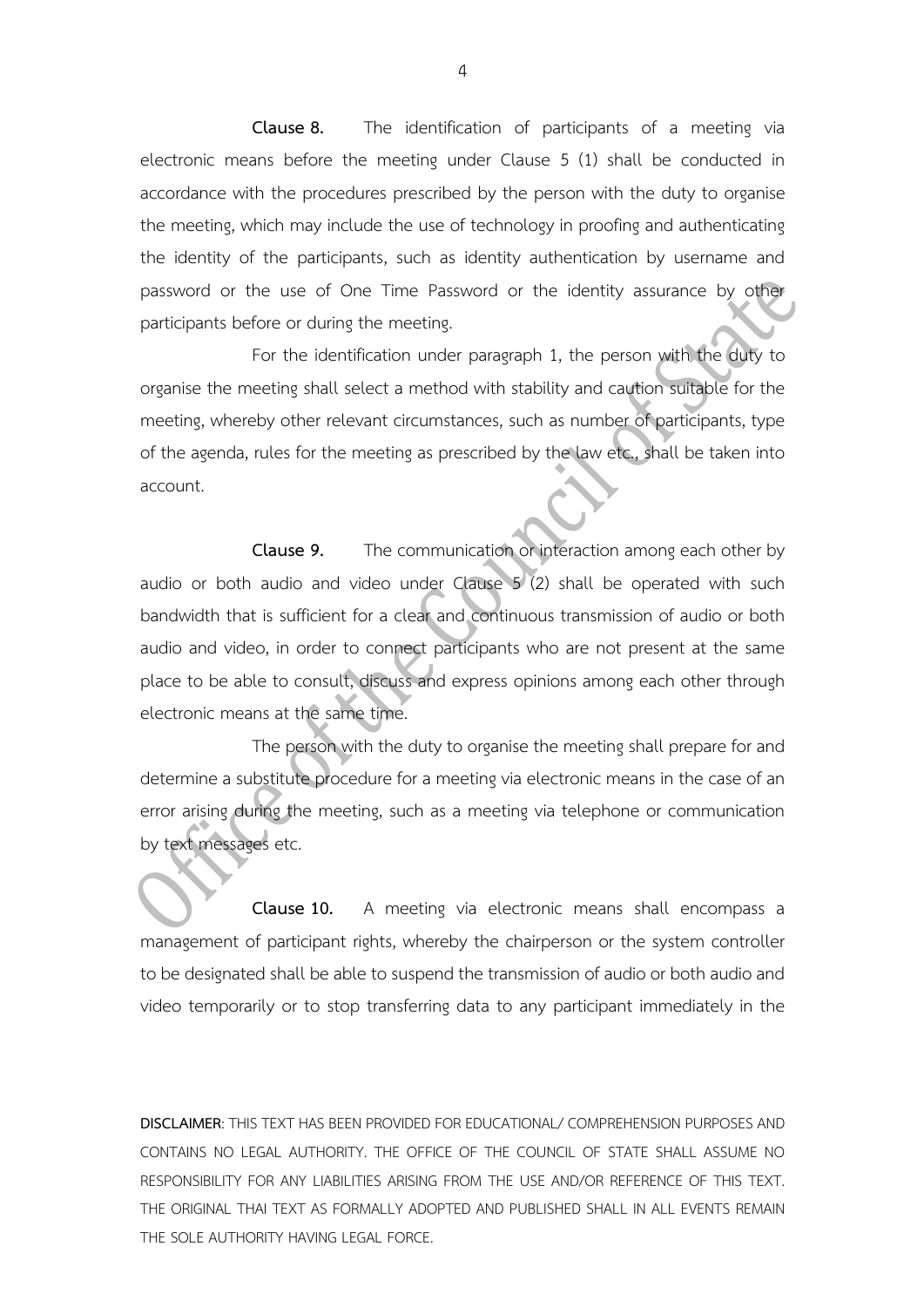case of necessity or emergency, such as when deliberating matters where a participant has an interest in the meeting.

**Clause 11.** Regarding the access to the meeting documents by the participants under Clause 5 (3), which includes information presented during the meeting or other information relating to the meeting, the person with the duty to organise to meeting shall deliver such documents or information to the participants before or during the meeting as well as inform about the method that enables the participants to access the meeting documents or such information.

**Clause 12.** Invitation letters, meeting documents, meeting minutes or information or other documents relating to the meeting may be in the form of electronic data, which shall be conducted in accordance with the law on electronic transactions.

**Clause 13.** Voting by participants of a meeting via electronic means under Clause 5 (4) shall be performed as follows:

(1) in the case of a general vote, any method that specifies the identity of participants who have the right to vote and determines the intention of their votes may be employed, such as by letting each participant declare his intention by voice, signs or electronic messages etc.;

(2) in the case of a secret vote, the method that specifies the number of persons who have voted and the sum of the votes, without determining the identity of the voters generally, shall by employed, such as the use of online questionnaire etc.

**Clause 14.** Regarding the storing of data or evidence relating to a meeting via electronic means under Clause 5 (5) and electronic traffic data under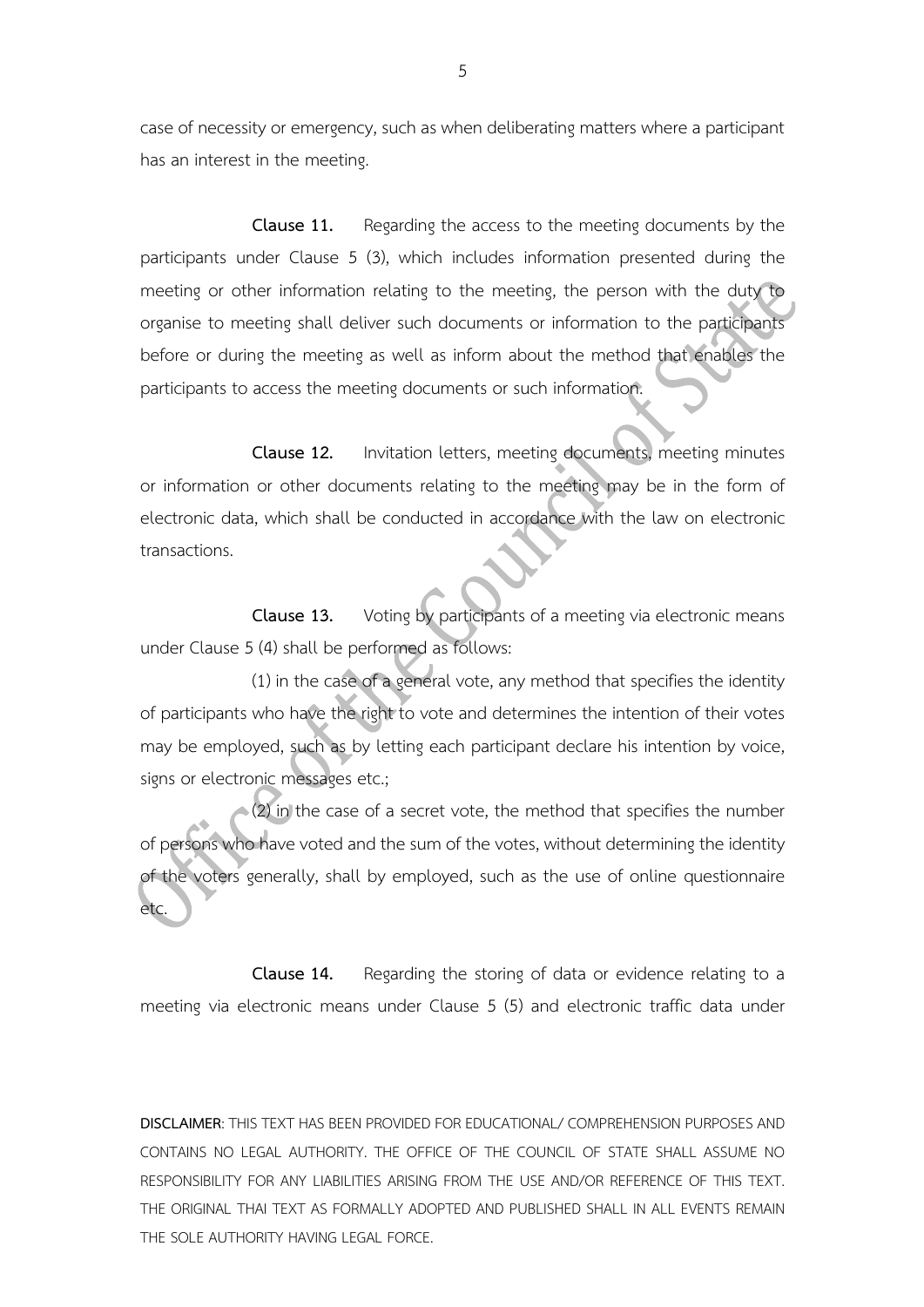Clause 5 (6), the person with the duty to organise the meeting shall store the following data or evidence relating to the meeting via electronic means:

(1) the procedure of identification of the participants of the meeting via electronic means, including the total number of the participants or a name list of the participants of the meeting via electronic means who have identified themselves according to Clause 5, whereby such information shall be recorded in the meeting minutes;

(2) the procedure for casting votes by the participants of the meeting via electronic means, including the results of the votes of participants, whereby such information shall be recorded in the meeting minutes;

(3) audio recording data, or both audio and video of meeting participants via electronic means, in the form of electronic data, where recording may be made by the meeting system itself or by any other means, except in the case of a confidential meeting;

(4) any error which arises during a meeting in the course of carrying out any items under Clause 5 which the person with the duty to organise the meeting knows or is informed by a participant;

(5) electronic traffic data, which at least must consist of data that specifies the identity or username, the date and time of meeting attendance, and the end time of the meeting which can be referenced with standard time.

An error under (4) which does not affect the main purpose of the meeting via electronic means shall not invalidate the meeting. However, the person with the duty to organise the meeting may prescribe guidance for rectification of errors and its effects as suited to each agency or organisation.

**Clause 15.** The storing of data under Clause 14 shall be in electronic form, and shall be maintained in a manner that is secure and in the following reliable procedures: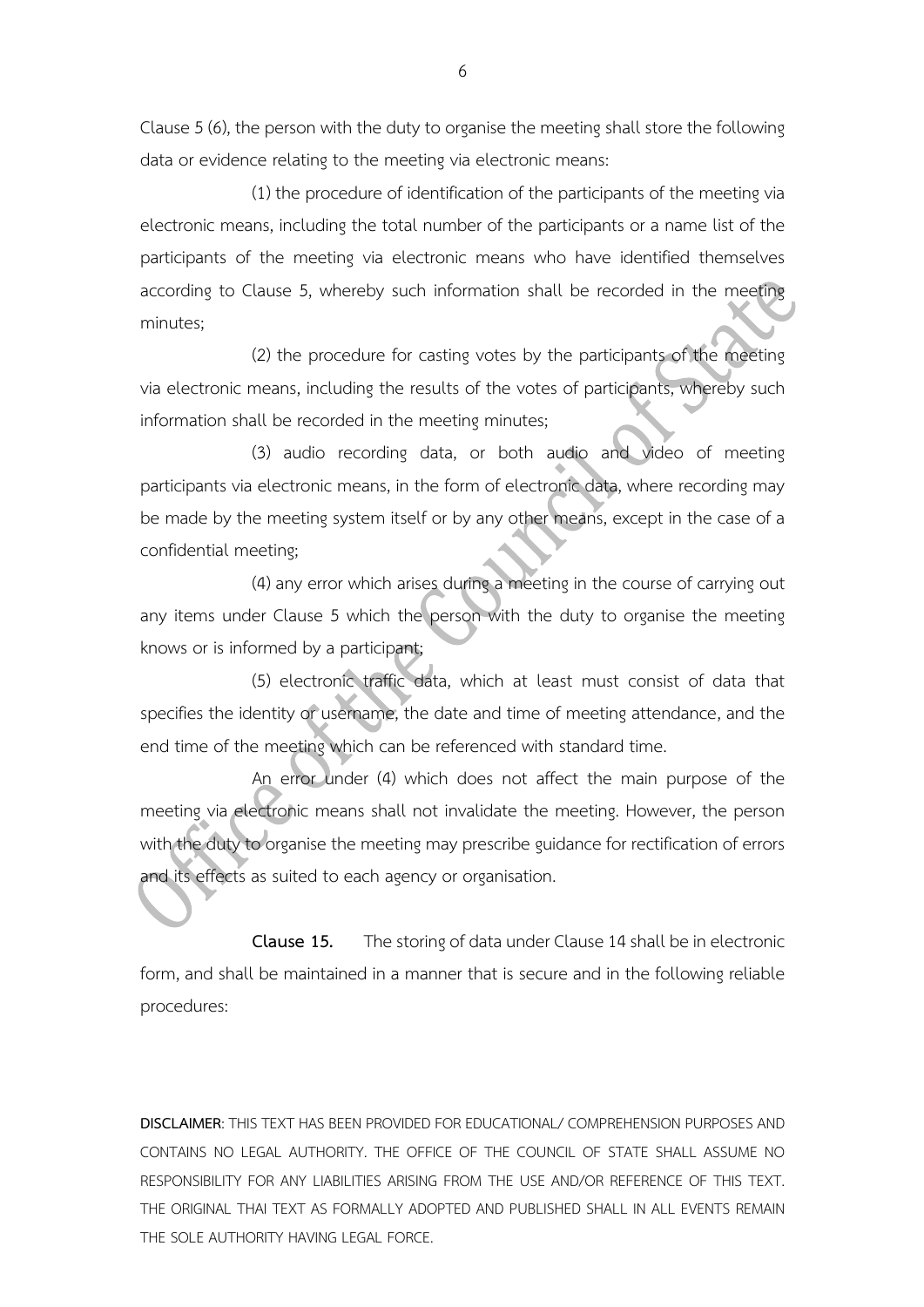(1) a procedure that is reliable in maintaining the correctness of data, from the creation to the completion of the procedure and with measures to protect from altering or editing of such data, except in the case of approval or additional editing, or any alteration which may arise in the normal course of communication, maintenance or display of information, which does not affect the meaning of such data;

(2) a procedure that is able to reuse or display the data after storage;

(3) a procedure with access rights authorization measures, with measures to deny access to persons without right of access, to maintain the reliable nature of the data, and whereby the system controller and the person with the duty to organise the meeting shall not edit the data stored.

**Clause 16.** For a notification of an error during the meeting under clause 5 (7), the person with the duty to organise the meeting shall prepare a channel to make a notification of such error for the purpose of fixing such error for the participants during the course of the meeting via electronic means.

**Clause 17.** Each time a meeting via electronic means is finished, the person with the duty to organise the meeting shall store the data or evidence prescribed in clause 14, both the audio data or the audio and video, and the electronic traffic data, as well as any other data from the meeting, or order the service provider to hand over the data within seven days as from the day of each meeting.

**Clause 18.** When there is a cause to destroy data relating to a meeting, the person with the duty to organise the meeting or the service provider shall delete or destroy the data from the recording device by secure technology and means for deletion or destruction.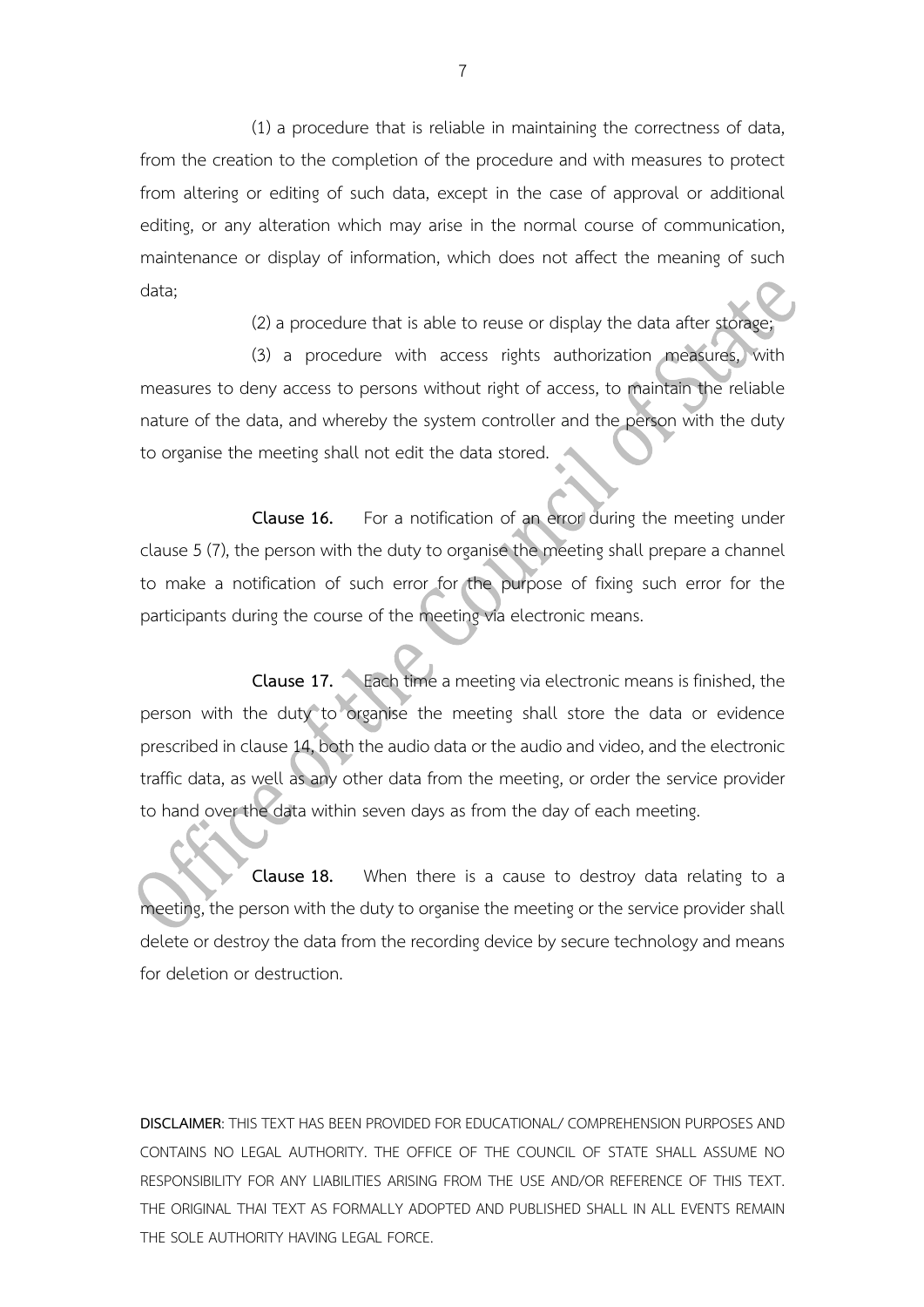## **CHAPTER III STANDARDS FOR MEETINGS VIA ELECTRONIC MEANS FOR CONFIDENTIAL MATTERS**

**Clause 19.** In a meeting via electronic means for confidential matters, the person with the duty to organise the meeting shall prescribe security measures to prevent persons without a right to attend the meeting from knowing or acquiring knowledge of data from such meeting in confidential matters, including meeting documents, data presented during the meeting, or data relating to such confidential matters, and shall have measures to maintain the security of electronic media prescribed in clause 24.

**Clause 20.** Participants of a meeting via electronic means shall certify to the meeting that no person without a right to attend the meeting can know of or acquire knowledge of the meeting data that is of a confidential nature under clause 19, and the meeting should be conducted in an area that is closed to prevent entry and exit of other persons.

**Clause 21.** A meeting via electronic means on a matter which is subject to confidentially classification by a State agency shall be conducted via a meeting control system that is established and provides service within the Kingdom, and which has security standards under clause 24, and which does not store any part of data or evidence outside of the Kingdom. The Service provider must certify to the person with the duty to organise a meeting that they have complied with this requirement.

No recording shall be made of the audio or both the audio and video of every participant of the meeting for the duration of the meeting on a confidential matter.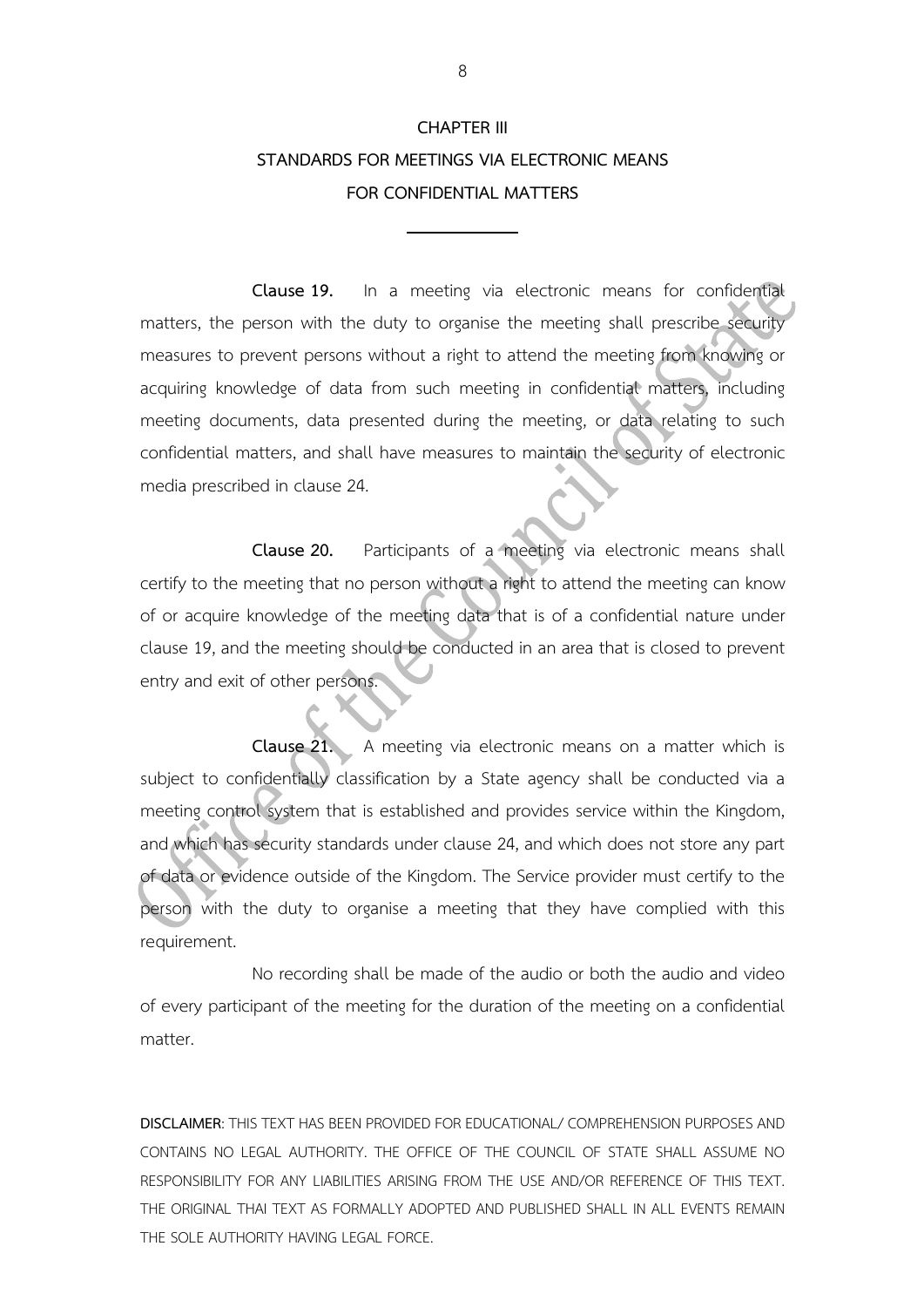**Clause 22.** A meeting via electronic means on a confidential matter other than the case specified in clause 21 shall utilise a meeting control system which is secure under clause 24.

No recording shall be made of the audio or both the audio and video of every participant of the meeting for the duration of the meeting on a confidential matter.

### **CHAPTER IV**

### **STANDARDS FOR MAINTAINING SECURITY FOR INFORMATION TECHNOLOGY**

**Clause 23.** In a meeting via electronic means, there shall be standards for maintaining security for information technology at least in the following matters:

(1) confidentiality, whereby measures must be established to prevent access, use or disclosure of electronic data by persons without such rights;

(2) integrity, whereby measures must be established to prevent the editing, loss, damage or destruction that is done without permission or by an illegal act, so as to maintain the complete nature of the data during use, computation, transfer or storage;

(3) availability, whereby measures must be established to maintain electronic data to be ready for work, access, or use when necessary;

(4) maintenance of privacy and protection of personal data;

In addition, there shall be other qualifications, namely, authenticity, accountability, non- repudiation, and reliability of electronic data relating to or created by the meeting.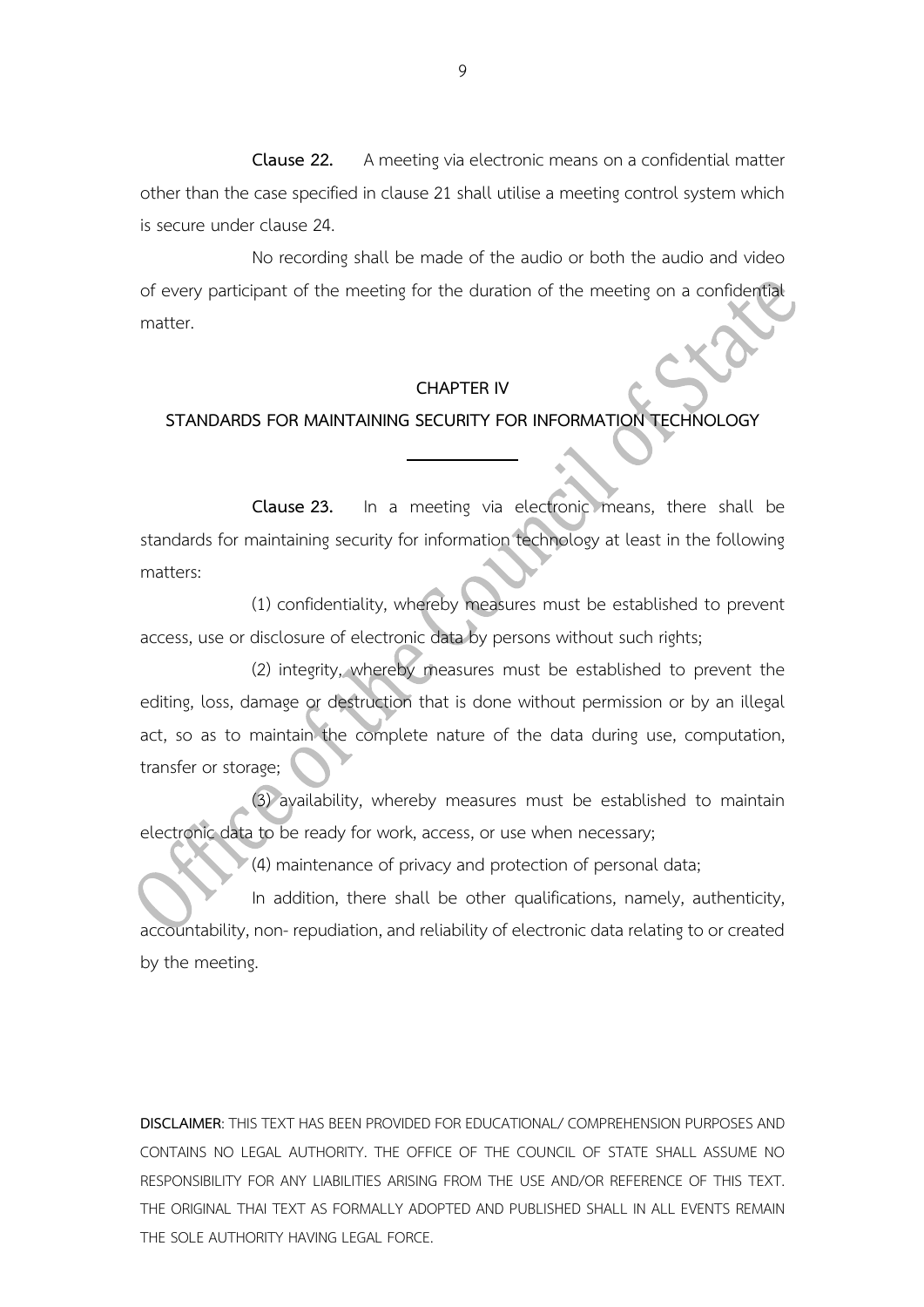**Clause 24.** The Electronic Transactions Development Agency shall prescribe standards for maintaining security for information technology of the meeting control system.

**Clause 25.** For the benefit of administering the meeting control system, the Electronic Transactions Development Agency or another agency which the Electronic Transactions Development Agency designates may make available evaluation and certification of compliance with the standards prescribed in this Notification, and it shall be deemed that a meeting control system that is certified by such agency has procedures that comply with the standards under this Notification.

The procedures for evaluation and certification of compliance of the meeting control system shall be in accordance with the standards and procedures prescribed by the Electronic Transactions Development Agency.

**Clause 26.** The Electronic Transactions Development Agency may prescribe that in the case where an evaluation or a certification for compliance of the meeting control system, in whole or in part, by any agency, both domestic or foreign, complies with standards or requirements that do not fall below the standards prescribed in clause 24, it shall be deemed that the meeting control system or a part of it is certified in compliance with clause 25.

**Clause 27.** Any meeting via electronic means which was prepared for prior to the entry into force of this Notification, and which is not complete, shall be carried out in accordance with the Notification of the Ministry of Information and Communication Technology, re: Standards for Maintaining Security of Meetings via Electronic Means, B.E. 2557 (2014), until complete. However, this shall not exceed sixty days as from the day the Notification enters into force.